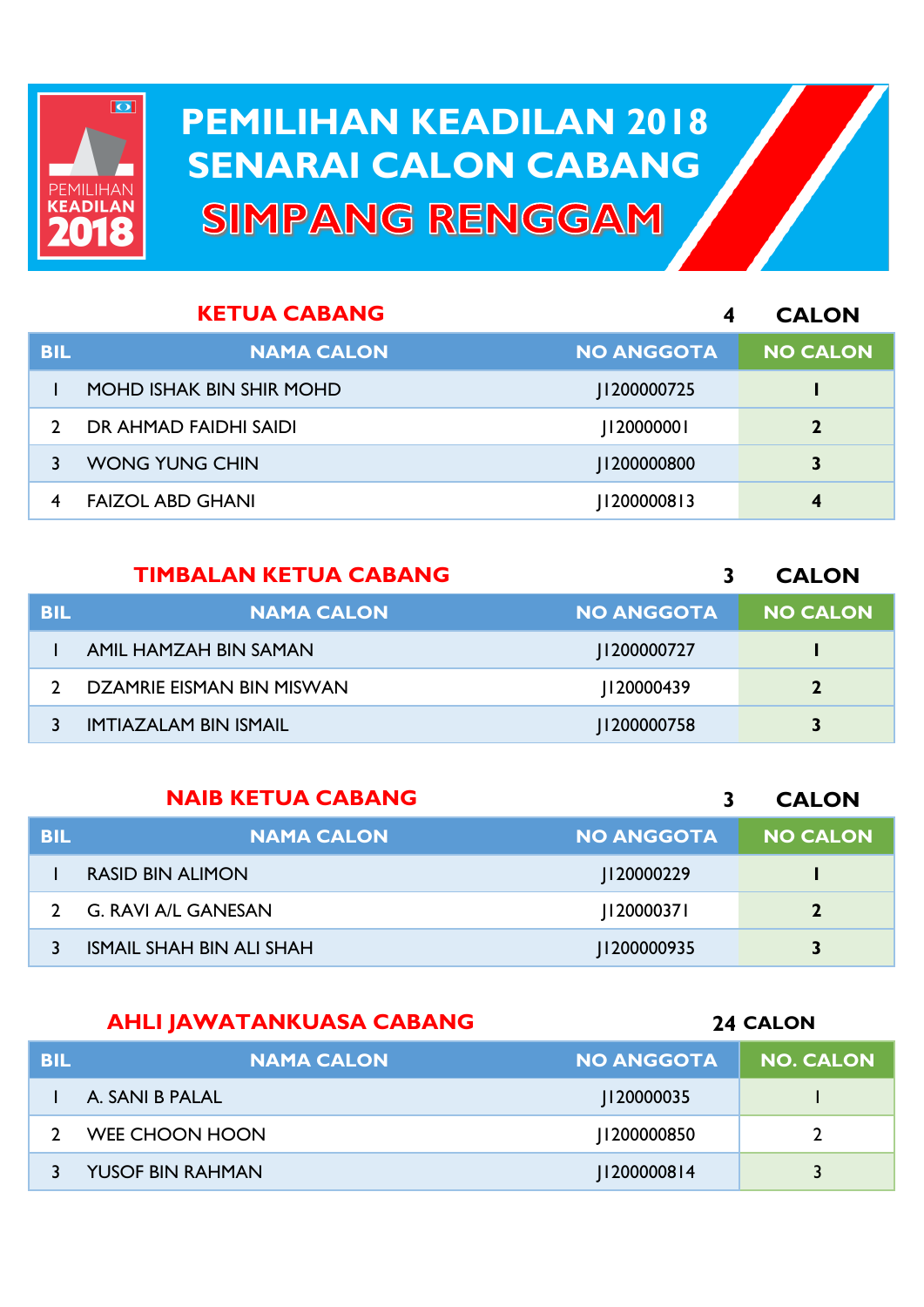| $\overline{4}$ | A. RAHMAN BIN HAMID             | J120000031  | $\overline{4}$ |
|----------------|---------------------------------|-------------|----------------|
| 5              | <b>ASHAR BIN SARBINI</b>        | J120000036  | 5              |
| 6              | <b>SARIF BIN MOHYIN</b>         | J1200000726 | 6              |
| $\overline{7}$ | <b>GANESAN A/L NADARAJAN</b>    | 20000341    | $\overline{7}$ |
| 8              | YEO SEOW LING                   | 200000789   | 8              |
| 9              | <b>ZAINUDDIN DOLLAH</b>         | J120000313  | 9              |
| 10             | <b>WONG CHIN LEE</b>            | 200000793   | 10             |
| $\mathbf{H}$   | <b>FAIZOL ABD GHANI</b>         | J1200000813 | $\mathbf{H}$   |
| 12             | <b>NOR AZMAN BIN HASHIM</b>     | J1200000888 | 12             |
| 3              | <b>MOHD RAFI BIN LAHURI</b>     | 1200000728  | 3              |
| 4              | <b>KAMARUDIN BIN SALLEH</b>     | J120000107  | 4              |
| 15             | MOHD JAINI BIN DOSNAN           | J120000174  | 15             |
| 16             | VIJENDRAN A/L GNANASEKARAN      | J120000391  | 16             |
| 17             | <b>MOHD ISHAK BIN MAON</b>      | J120000172  | 17             |
| 8              | <b>OSMAN BIN SUKIMI</b>         | J120000226  | 8              |
| $ 9\rangle$    | ABD WAHAB BIN ABD RASIP         | J1200000661 | 9              |
| 20             | ABU HASAN BIN RAHMAT            | J1200001184 | 20             |
| 21             | <b>AMINUDIN BIN OTHMAN</b>      | J1200001367 | 21             |
| 22             | <b>HASIM BIN JUSOH</b>          | 1200000729  | 22             |
| 23             | <b>NORSILAWATI BINTI NORDIN</b> | J1200000782 | 23             |
| 24             | NORZIANA BINTI MOKHTAR          | 20000   365 | 24             |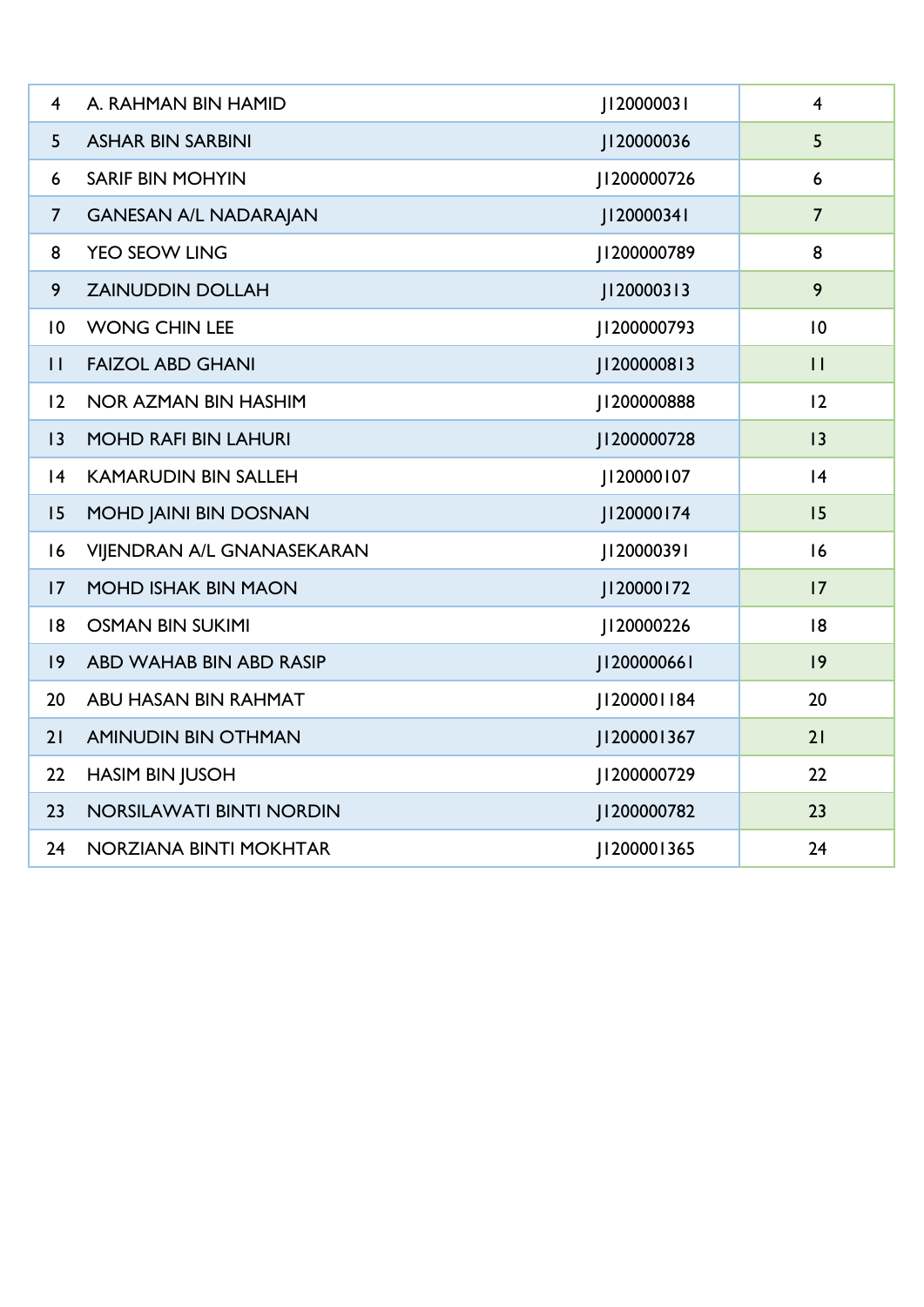|      | <b>KETUA AMK CABANG</b>     |                   | <b>CALON</b>    |
|------|-----------------------------|-------------------|-----------------|
| -RII | <b>NAMA CALON</b>           | <b>NO ANGGOTA</b> | <b>NO CALON</b> |
|      | <b>MOHD RAFI BIN LAHURI</b> | 200000728         |                 |

|     | <b>TIMBALAN KETUA AMK CABANG</b>  |                   | <b>CALON</b>    |
|-----|-----------------------------------|-------------------|-----------------|
| BIL | <b>NAMA CALON</b>                 | <b>NO ANGGOTA</b> | <b>NO CALON</b> |
|     | <b>MOHAMAD ZULKIFLI BIN AZID</b>  | 1200000684        |                 |
|     | MUHAMMAD ZUL KAMAL BIN MOHD ISHAK | 200000885         |                 |

|      | <b>NAIB KETUA AMK CABANG</b>     |                   | <b>CALON</b>    |
|------|----------------------------------|-------------------|-----------------|
| -BIL | <b>NAMA CALON</b>                | <b>NO ANGGOTA</b> | <b>NO CALON</b> |
|      | ABD WAHAB BIN ABD RASIP          | 120000066         | $\mathbf{z}$    |
|      | MUHAMMAD FAZALI BIN BANDI RIANYO | 11200001158       |                 |

|               | <b>AHLI JAWATANKUASA AMK CABANG</b> | 6                 | <b>CALON</b>    |
|---------------|-------------------------------------|-------------------|-----------------|
| <b>BIL</b>    | <b>NAMA CALON</b>                   | <b>NO ANGGOTA</b> | <b>NO CALON</b> |
|               | <b>HAMIDAH BINTI ARIS</b>           | 1200000690        |                 |
| $\mathcal{L}$ | MUHAMMAD FAZALI BIN BANDI RIANYO    | 20000     58      | $\mathbf{2}$    |
| 3             | <b>RIDUAN BIN SATRIA</b>            | 11200001186       | 3               |
| 4             | SHER MUHAMMAD MUBARAQ BIN ABD SAMAT | 200000932         | 4               |
| 5.            | <b>SUHANA BINTI SULAIMAN</b>        | 1200000756        | 5               |
| 6             | <b>WIRA BIN SATRIA</b>              | 20000   187       | 6               |